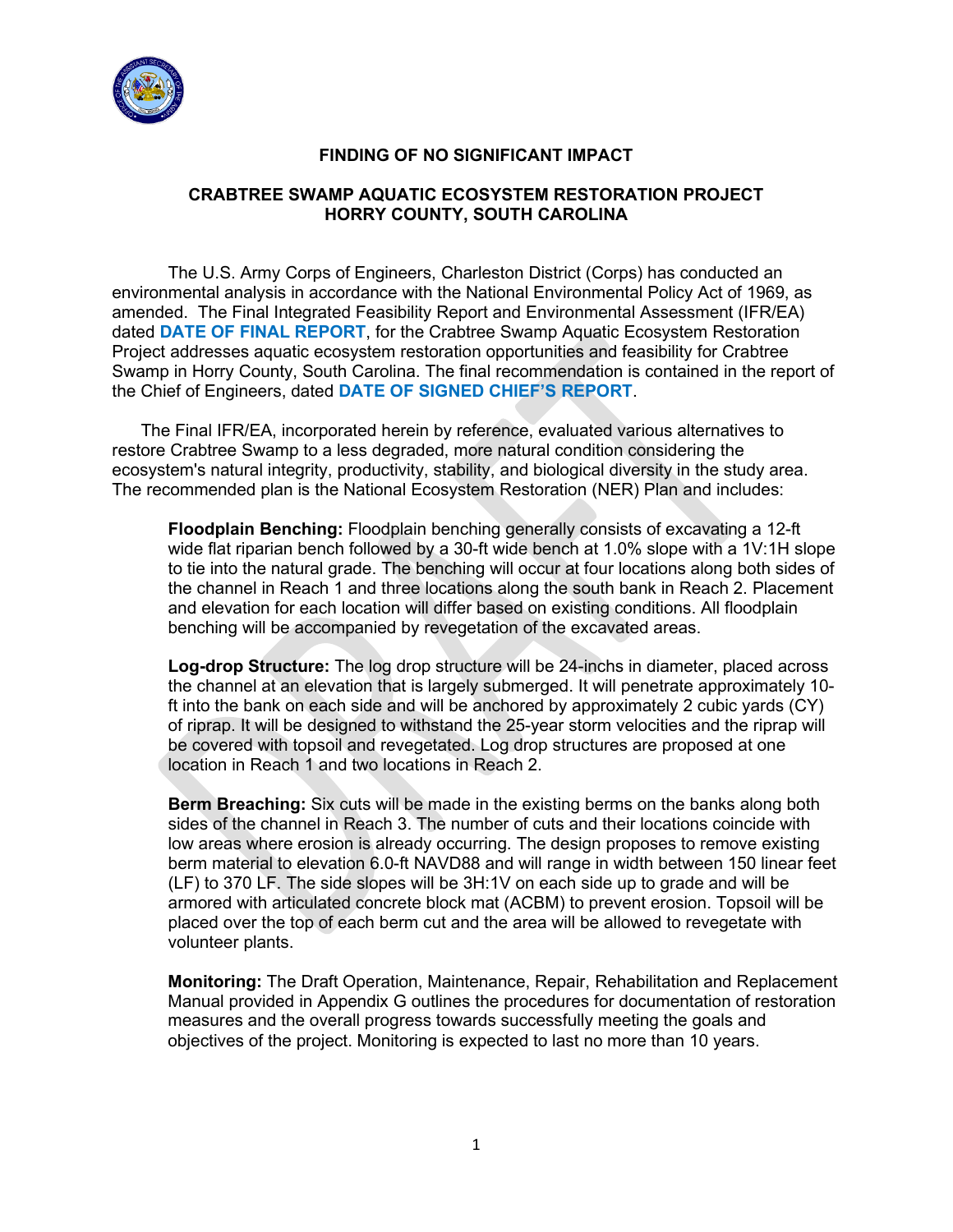

 In addition to a "no-action" plan, seven alternatives were evaluated. The alternatives included various combinations of measures including only log drop structures in one or two reaches, only floodplain benching in two reaches, a floodplain bench in one reach and log drop structures in a separate reach, a floodplain bench in two reaches and a log drop structure in one reach, and a floodplain bench in two reaches with a log drop structure in one reach and 6 berm breaches in a third reach. These alternatives, including the no action alternative were evaluated and compared, and alternative 8 with floodplain benching and one log drop in Reach 1, floodplain benching and two log drop structures in Reach 2 and 6 berm breaches in Reach 3 was selected. These are discussed in Chapter 3 – Plan Formulation, of the IFR/EA.

# *SUMMARY OF POTENTIAL EFFECTS:*

For all alternatives, the potential effects were evaluated, as appropriate. A summary assessment of the potential effects of the recommended plan are listed in Table 1:

|                                                | Insignificant<br>effects | Insignificant<br>effects as a<br>result of<br>mitigation* | Resource<br>unaffected<br>by action |
|------------------------------------------------|--------------------------|-----------------------------------------------------------|-------------------------------------|
| Air quality                                    | 区                        | П                                                         | П                                   |
| <b>Biological resources</b>                    | 区                        | □                                                         | П                                   |
| Climate change                                 | X                        | П                                                         |                                     |
| Groundwater                                    | 区                        | $\Box$                                                    | П                                   |
| Hydrology                                      | 冈                        | П                                                         | П                                   |
| Threatened/Endangered species/critical habitat | 区                        | $\Box$                                                    |                                     |
| <b>Cultural resources</b>                      | 区                        | П                                                         | П                                   |
| <b>Wetlands</b>                                | 区                        | П                                                         | П                                   |
| Aesthetics                                     | 区                        | П                                                         |                                     |
| <b>Utilities</b>                               | 区                        | $\Box$                                                    |                                     |
| Hazardous and toxic waste                      | П                        | П                                                         | 冈                                   |
| Socioeconomics                                 | 区                        | $\Box$                                                    |                                     |
| Land use                                       | П                        | П                                                         | 区                                   |
| Transportation                                 | 区                        | П                                                         | П                                   |
| Noise levels                                   | 区                        | П                                                         |                                     |
| Recreation                                     | 区                        | $\Box$                                                    | П                                   |
| Environmental justice                          | 区                        | $\Box$                                                    | П                                   |
| Geology and soils                              | 冈                        | П                                                         |                                     |
| Water quality                                  | 区                        | $\Box$                                                    | П                                   |
| Floodplains                                    | 区                        | П                                                         | П                                   |

# **Table 1: Summary of Potential Effects of the Recommended Plan**

All practicable and appropriate means to avoid or minimize adverse environmental effects were analyzed and incorporated into the recommended plan. Best management practices (BMPs) as detailed in the IFR/EA will be implemented, if appropriate, to minimize impacts.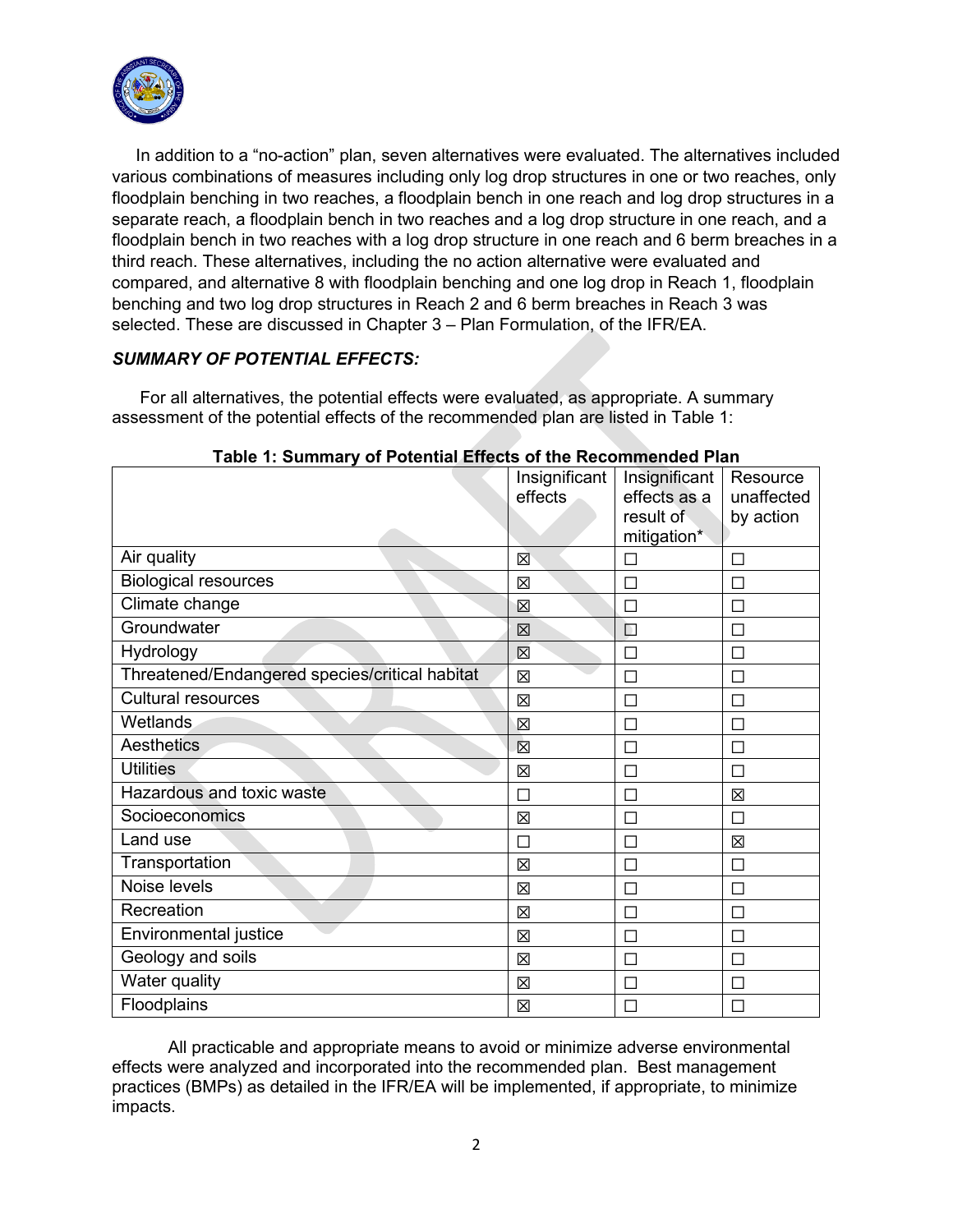

## *COMPENSATORY MITIGATION:*

#### *COMPENSATORY MITIGATION NOT REQUIRED:*

No compensatory mitigation is required as part of the recommended plan. The recommended plan is expected to result in beneficial effects to waters of the U.S, including wetlands.

### *PUBLIC REVIEW:*

Public review of the draft IFR/EA and FONSI was completed on **DATE COMMENT PERIOD ENDS**. All comments submitted during the public review period were responded to in the Final IFR/EA and FONSI. A 30-day state and agency review of the Final IFR/EA was completed on **DATE REVIEW PERIOD ENDS**. Comments from state and federal agency review did not result in any changes to the final IFR/EA *(to be updated for Final FONSI)*.

### *OTHER ENVIRONMENTAL AND CULTURAL COMPLIANCE REQUIREMENTS:*

#### *ENDANGERED SPECIES ACT*

#### *INFORMAL CONSULATION:*

Pursuant to section 7 of the Endangered Species Act of 1973, as amended, the U.S. Army Corps of Engineers determined that the recommended plan may affect but is not likely to adversely affect the following federally listed species or their designated critical habitat: American wood stork (*Mycteria Americana)*, Northern Long-eared Bat (*Myotis septentrionalis*). The U.S. Fish and Wildlife Service (FWS) concurred with the Corps' determination on **DATE OF LETTER** (to be updated for Final FONSI).

### *NATIONAL HISTORIC PRESERVATION ACT*

#### *HISTORIC PROPERTIES NOT ADVERSELY AFFECTED:*

Pursuant to section 106 of the National Historic Preservation Act of 1966, as amended, the U.S. Army Corps of Engineers determined that historic properties would not be adversely affected by the recommended plan. The South Carolina State Historic Preservation Office concurred with the determination on **DATE OF LETTER** (to be updated for Final FONSI).

### *CLEAN WATER ACT SECTION 404(B)(1) COMPLIANCE*

Pursuant to the Clean Water Act of 1972, as amended, the discharge of dredged or fill material associated with the recommended plan has been found to be compliant with section 404(b)(1) Guidelines (40 CFR 230). The Clean Water Act Section 404(b)(1) Guidelines evaluation is found in Appendix F of the IFR/EA.

#### *CLEAN WATER ACT SECTION 401 COMPLIANCE*

#### *401 WQC OBTAINED:*

The project has been determined to be consistent with the terms and conditions of Nationwide Permit Number (NWP) 27. The South Carolina Department of Health and Environmental Control issued a 401 Water Quality Certification without conditions for